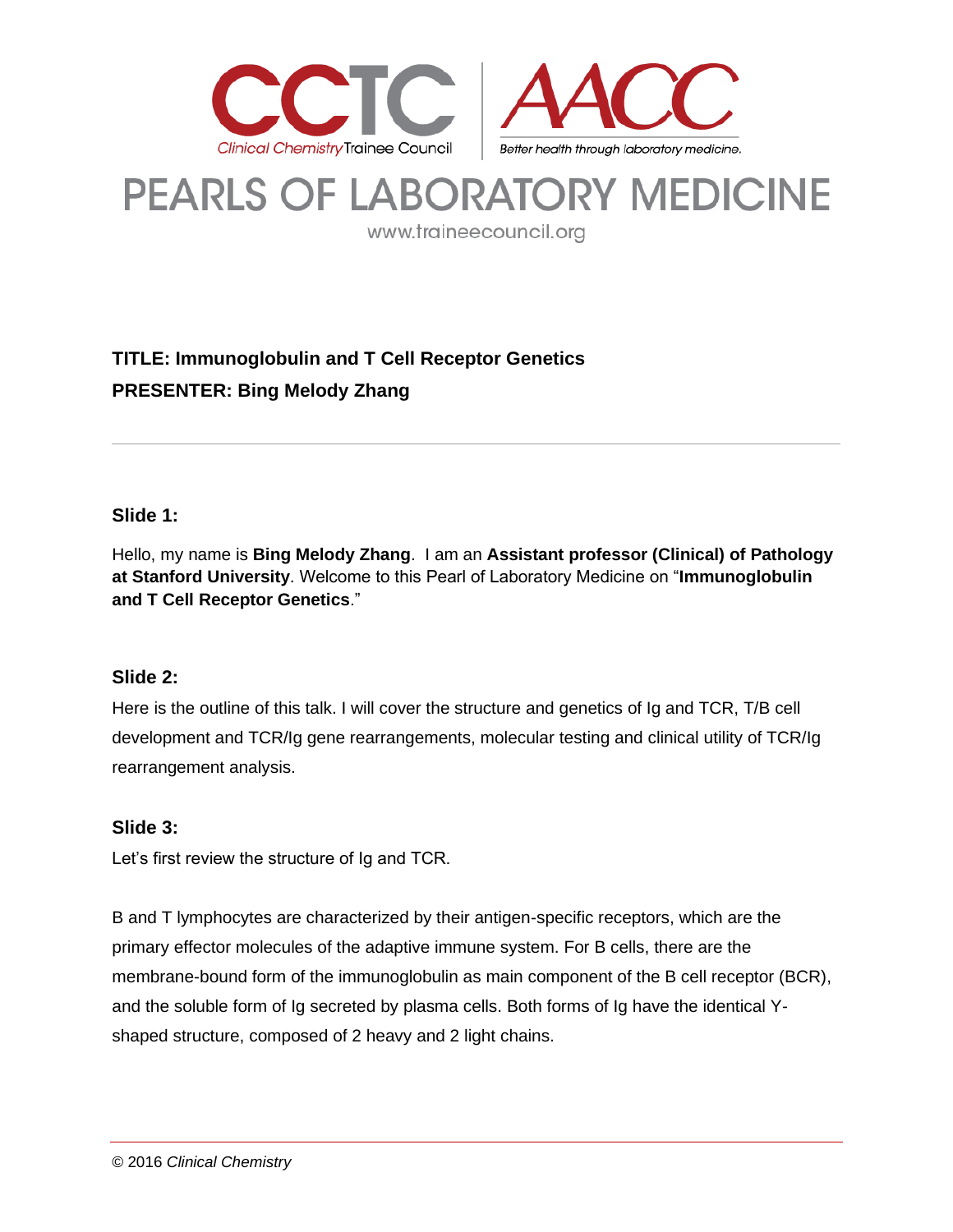On the other hand, T cell receptors are heterodimeric cell surface molecules responsible for recognizing antigens presented to T cells in context of MHC molecules. In the circulation, majority (95%) of T cells express alpha beta chains and a minority of T cells express gammadelta chains, as part of the TCR complex. Gamma-delta T cells are dominant subtype of T cells found in epithelial tissues.

Both TCR and Ig molecules consist of variable and constant regions. Each lymphocyte receptor has a unique antigen-specificity determined by the structure of antigen-binding site primarily from the variable amino acid sequences.

## **Slide 4:**

At the genetic level, there is a complex and elegant mechanism to generate the remarkably diverse lymphocyte antigen receptor repertoire needed to respond to a great variety of antigens. Each receptor chain variant cannot be encoded in full in the genome due to the extremely high level of diversity. Instead, the receptor chains are encoded in the germline genome in several pieces—as variable (V), diversity (D), and joining (J) gene segments, with each type of gene segment present in multiple copies.

These gene segments are assembled in the developing lymphocyte by random somatic DNA recombination to form a complete variable region sequence, a mechanism known as gene rearrangement. V and J segments are present in all antigen receptor genes, with D segment present only in some. The large number of possible combinations of different segments accounts for much of receptor repertoire diversity.

Besides, there is non-templated insertion and deletion of random nucleotides at the junctional regions by the enzyme terminal deoxynucleotidyl transferase. This occurs early in lymphoid ontogeny in both B and and T cells, essentially in tandem with the rearrangement process, and further increases repertoire diversity.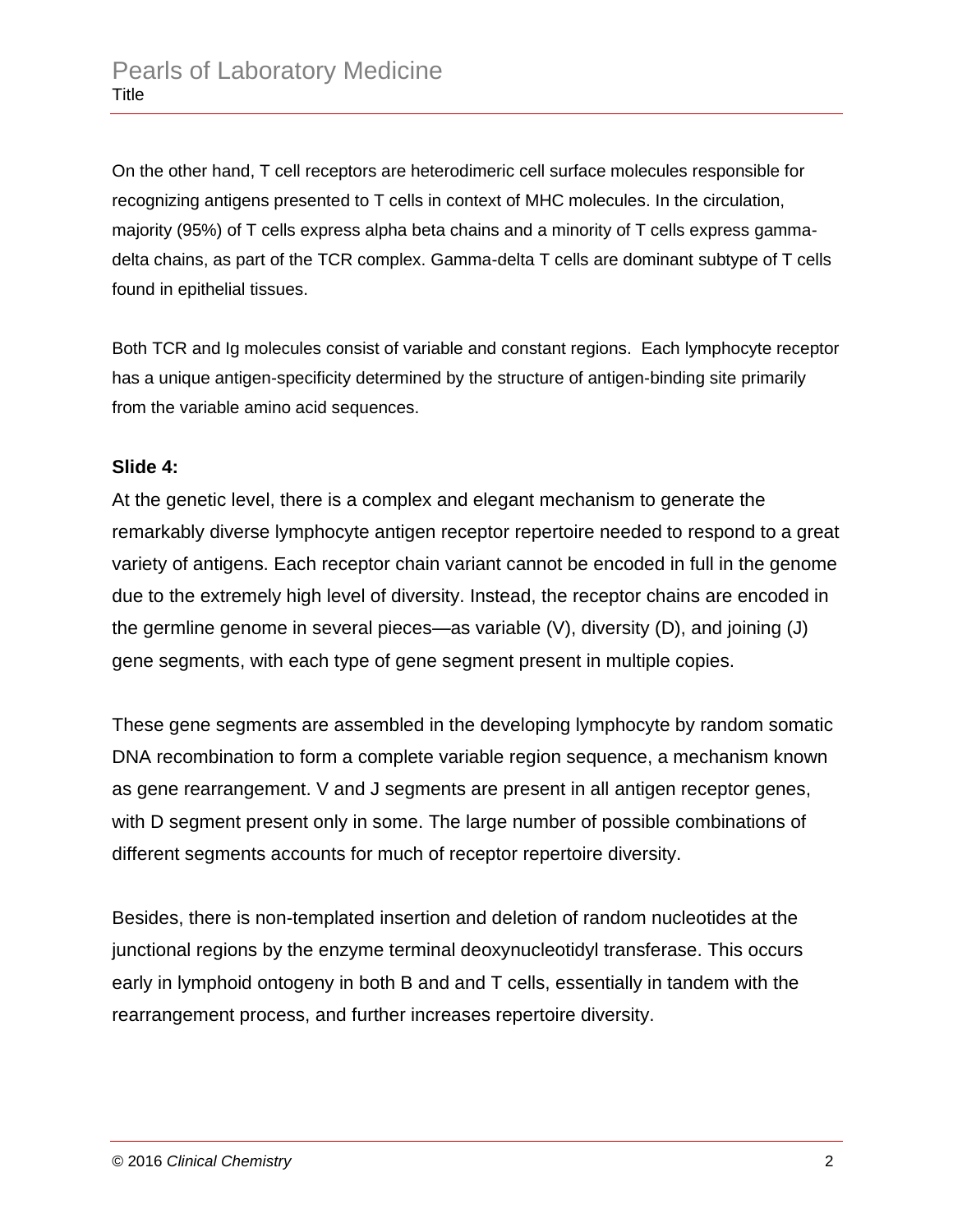Mature B cells, upon encountering and activated by antigens, can extend the Ig repertoire through somatic hypermutation, which is high rate of point mutations in the V regions of Ig genes.

# **Slide 5:**

As depicted here, the rearrangement process for *IGH* genes usually starts with a D to J rearrangement followed by a V to D–J rearrangement. The same process applies to TCR Beta (*TRB*) and TCR delta (*TRD*) genes.

Ig light chain (*IGK, IGL*), TCR alpha (*TRA*), and TCR gamma (*TRG*) genes do not contain D gene segments, and their rearrangements involve direct V to J recombinations.

# **Slide 6:**

The rearrangement process of Ig usually starts with a D to J joining followed by a V to D–J joining in case of heavy chain (*IGH*) gene, or direct V to J joining in case of light chain kappa (*IGK*) and lambda (*IGL*) genes. The sequences between rearranging gene segments are usually deleted.

Antigen receptor gene rearrangement is an error-prone process and some rearrangements result in nonfunctional genes. In the case of *IGH*, if rearrangement of the first allele fails, the second allele is rearranged. A single B cell may have two different *IGH* rearrangements. The *IGK* genes rearrange in a similar way only after the successful rearrangement of the *IGH* gene. In most cases, the *IGL* genes rearrange only if rearrangements of the *IGK* genes fail and both alleles are deleted. Normal B cells that fail to produce a functional *IGH* or light chain rearrangement would usually undergo apoptosis.

# **Slide 7:**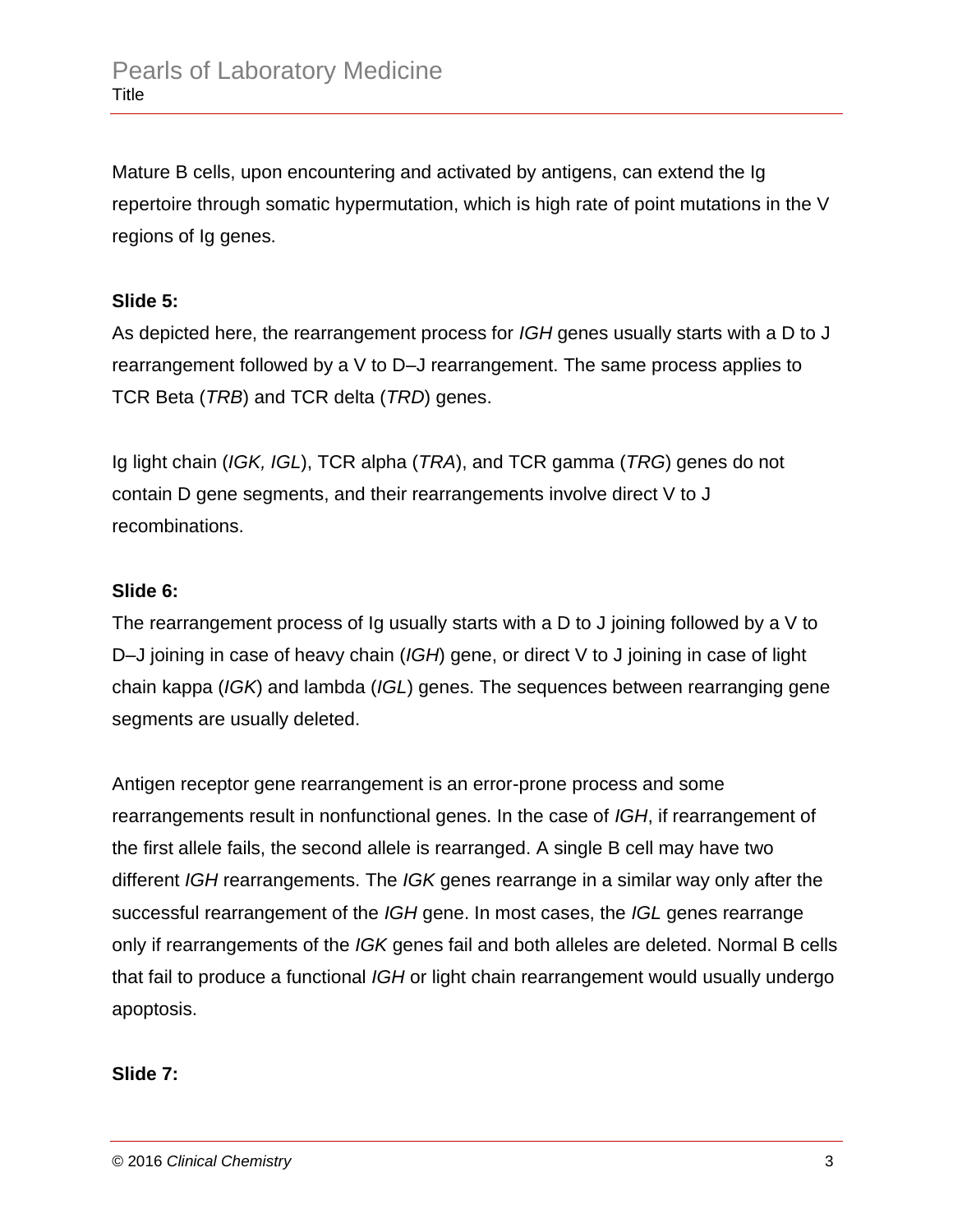T cells develop from common lymphoid progenitor cells that seed the thymus from the fetal bone marrow or liver. The differentiating T cells in the thymus are either double negative (DN), double positive (DP), or single positive (SP) for the expression of CD4 and CD8 cell surface antigens. During the DN stage, T cells can be subdivided into four subsets (DN1-4), based on rearrangement of their TCR genes and the expression of surface antigens.

TCR gene rearrangements are more complex and generally follow a hierarchical order. First the TCRD chain (*TRD*) genes rearrange, then TCRG chain (*TRG*) genes, potentially resulting in TCRγδ expression; or followed by further TCRB chain (*TRB*) gene rearrangement and *TRD* deletion with subsequent TCRA chain (*TRA*) gene rearrangement, potentially followed by TCRαβ expression.

# **Slide 8:**

The estimated numbers of functional and rearrangeable human V, D and J gene segments involved in TCR/Ig gene rearrangements are shown in the table.

The many different combinations of V, D, and J gene segments represent the so-called combinatorial repertoire, which is estimated to be  $2x10^6$  for Ig molecules,  $3x10^6$  for TCRαβ molecules, and  $5x10<sup>3</sup>$  for TCRγδ molecules.

## **Slide 9:**

We have talked about the genetics of lymphocyte antigen receptor rearrangements. How would this information be useful in the diagnosis of lymphoid neoplasms?

Neoplasms are populations of cells that are in theory derived from the proliferation of a single common precursor cell, and therefore would be expected to contain identical DNA sequences, which could be used as specific tumor markers. Clonal rearrangements of *IGH* and *IGK* can be detected in essentially all malignancies of mature B cells, but many precursor B-cell malignancies will have only *IGH*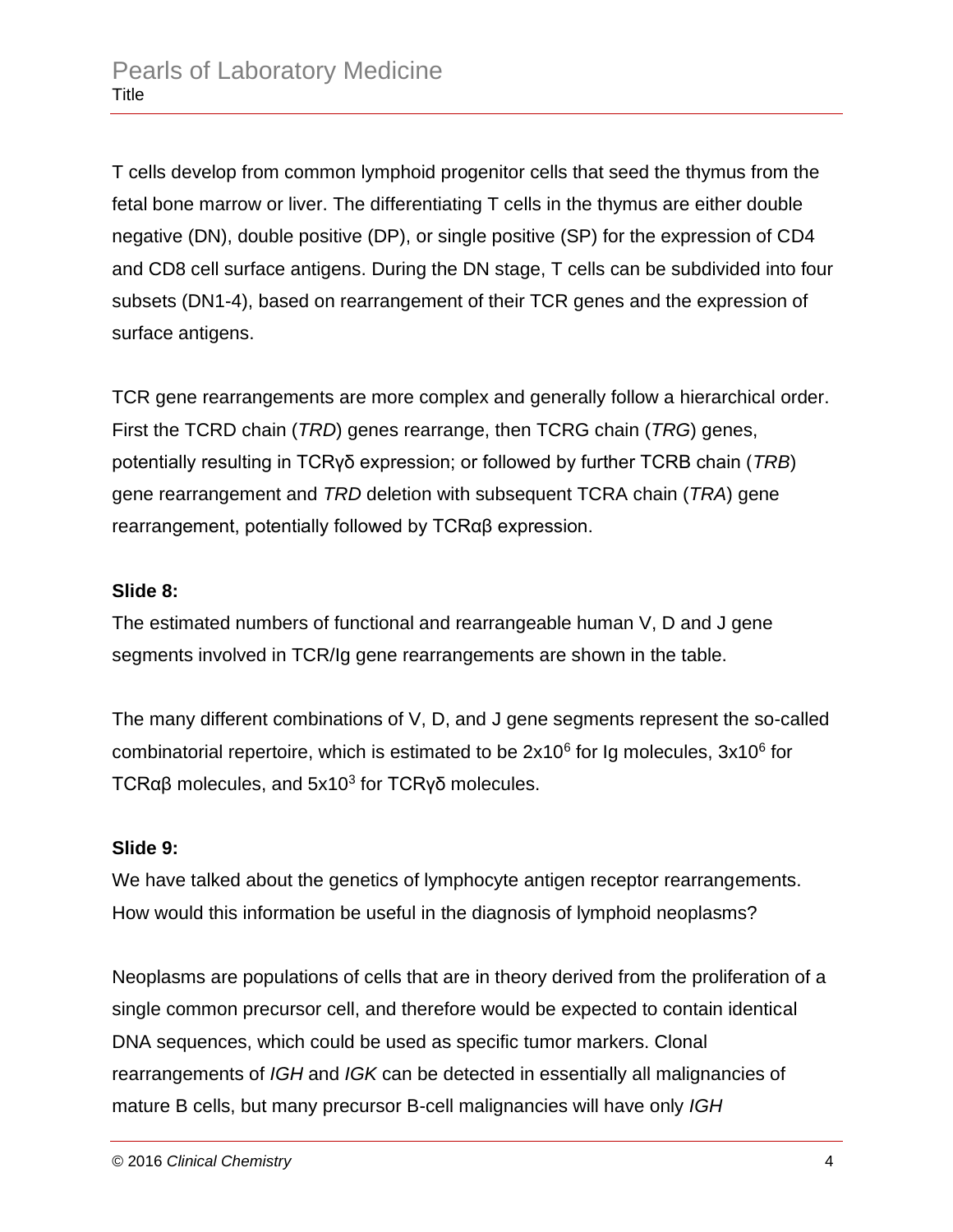rearrangements, since malignant transformation occurs before rearrangement of the light chain genes.

Rearrangements of the TCRΒ and/or TCRG chains have been observed in almost all types of T lymphoproliferative disorders. However, there are rare T-cell neoplasms that lack *TRB* or *TRG* gene rearrangements, and in these cases, the evaluation of *TRD* could be helpful.

Although the analysis of antigen receptor gene rearrangements can provide useful diagnostic laboratory tool for lineage determination, they are not necessarily lineagespecific and cross lineage rearrangements can occur. Also, clonality does not equal malignancy—benign and reactive conditions can produce clonal patterns due to Agdriven lymphocyte expansions. Therefore, results should always be interpreted within appropriate clinical context and in conjunction with morphologic findings.

# **Slide 10:**

So what molecular diagnostic methods can we use to test for TCR/Ig rearrangements in the laboratory?

Southern blotting was used in the past, and the method currently used by majority of laboratories is PCR and capillary electrophoresis-based. With the advancements in sequencing technology, some labs have transitioned to next-generation sequencingbased method. I will introduce each of these methods in more details in the next few slides.

The applications of TCR/Ig rearrangement testing include clonality analysis and minimal residual disease assessments.

## **Slide 11:**

In the past, clonality was primarily studied using Southern blotting analyses, which used to be considered as gold standard for such testing. This method generally takes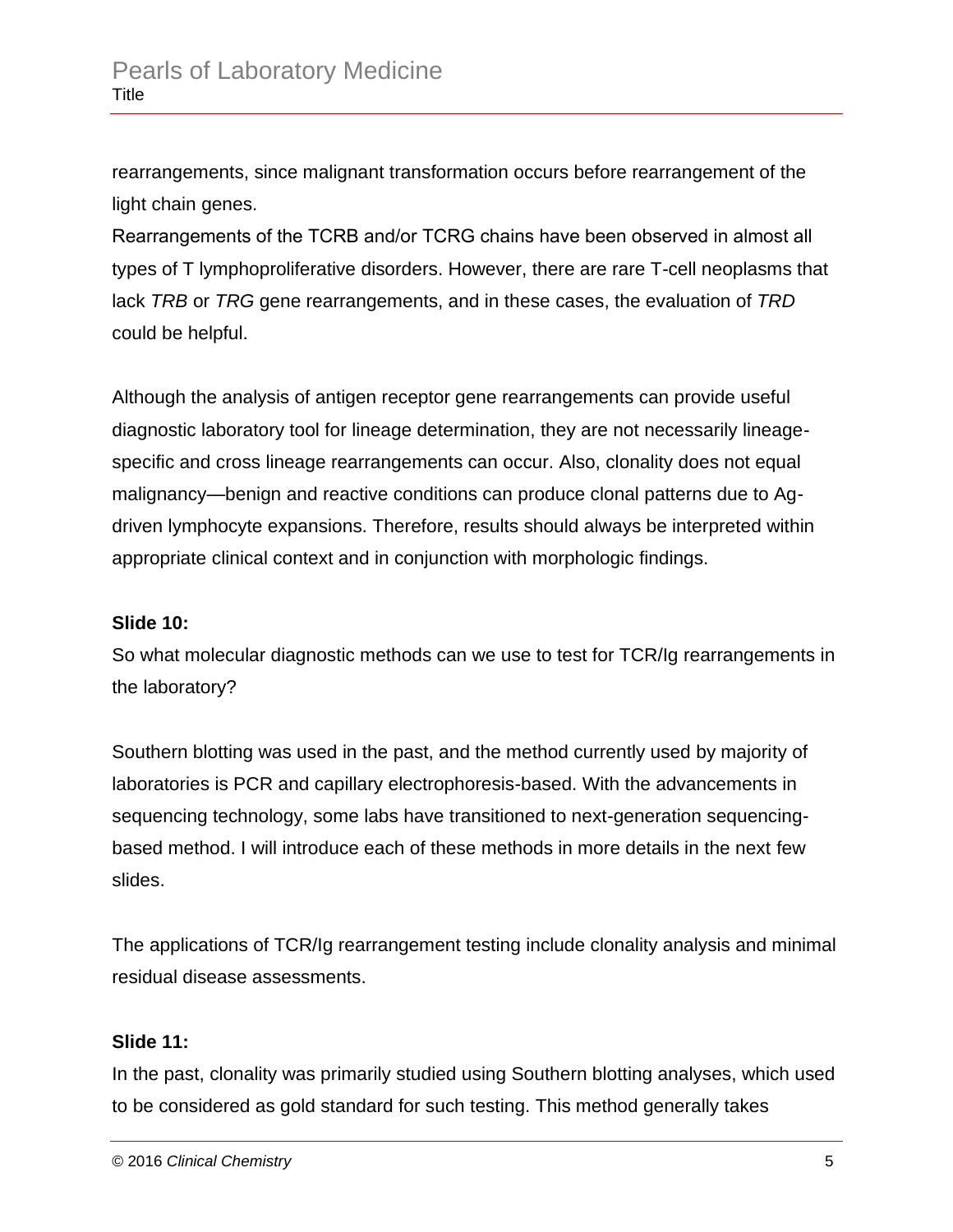advantage of the combinatorial repertoires of TCR/Ig genes to detect genetic rearrangements based on reproducible set of DNA fragments generated by a specific restriction enzyme.

To perform this type of testing, high-molecular-weight DNA is needed to be digested with restriction endonuclease enzymes and electrophoresed overnight in agarose gel to separate DNA fragments. These fragments are then transferred and hybridized with labeled DNA probes homologous to the target genes. A clearly visible labeled band is detected when clonal gene rearrangement is present.

This method generates fewer false-positive results compared to PCR. However, there are disadvantages inherent to Southern blotting, such as: limited sensitivity, significant demands in time and technical skill, the need for large quantities of high-quality DNA, longer turnaround time and not suitable for tracking clones.

## **Slide 12:**

Compared to Southern blotting, PCR-based method is faster, more accurate, and requires only small amounts of DNA as template.

In addition, PCR can also amplify partially degraded DNA. Therefore, PCR-based techniques can be used to analyze small biopsies (e.g. skin biopsies) or formalin-fixed paraffin-embedded samples (FFPE), which generally yield low-quality DNA.

Two different types of PCR analysis are used for TCR/Ig gene rearrangement assessments: qualitative and quantitative. Qualitative assays are suitable for clonality assessment and do not allow for precise MRD analysis. The PCR amplicons generated using TCR/Ig specific primers then undergo capillary electrophoresis to be separated by size. The interpretation of clonality is based on the fragment size distribution pattern. Representative monoclonal and polyclonal patterns are shown on this slide.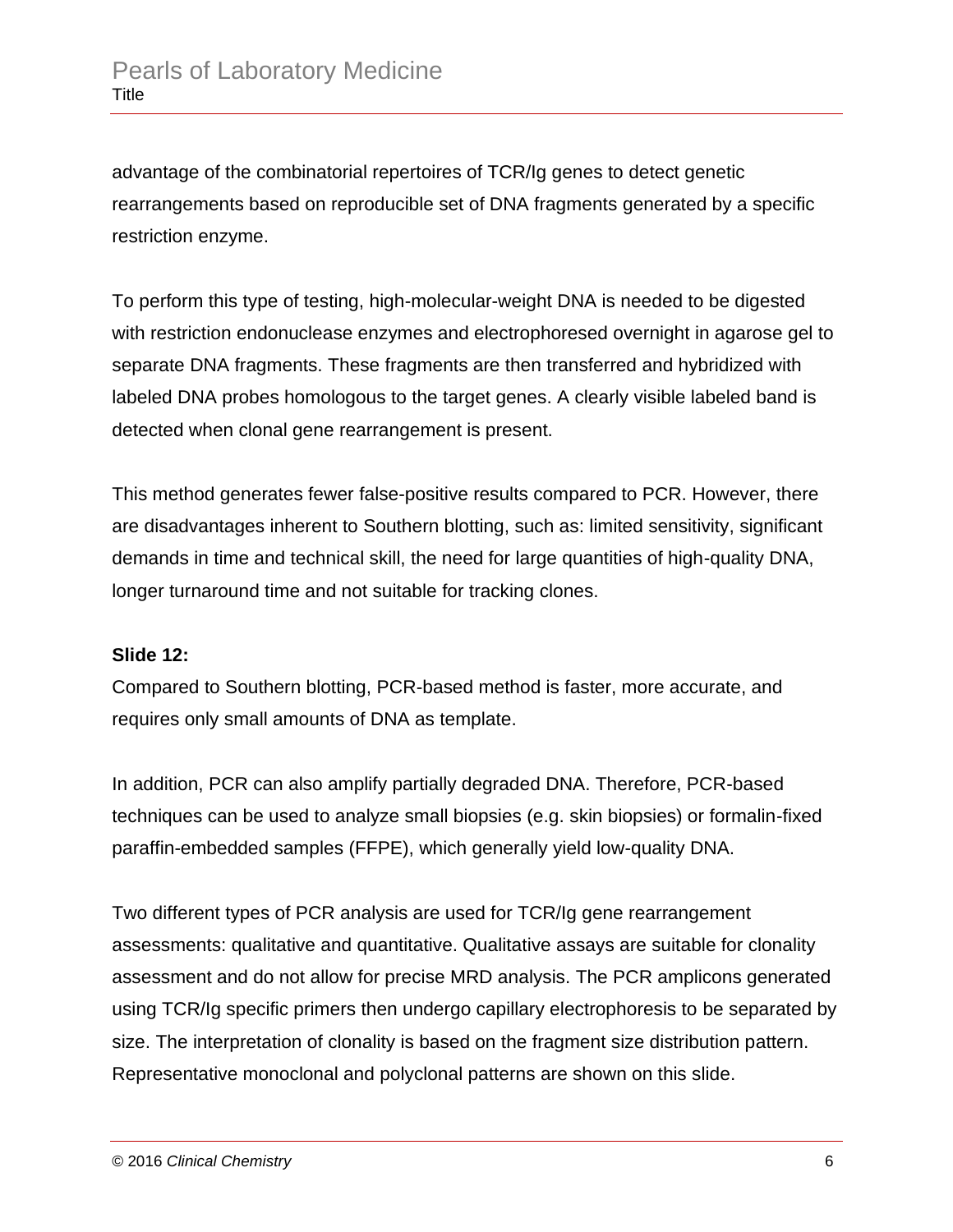Quantitative PCR-based approaches are important for assessing treatment responses and monitoring MRD, prior to availability of NGS-based assays.

# **Slide 13:**

TCR/Ig gene rearrangement analysis using next-generation sequencing (NGS) technology started to become available in clinical molecular diagnostic laboratories in recent years. Compared to PCR/capillary electrophoresis (CE)-based method, NGSbased method can provide the fingerprint characterization of each clonotype, namely the specific rearranged sequence, as well as quantitative sequencing count information. It can improve the test sensitivity and specificity compared to PCR-based method.

The test can be readily performed on a benchtop sequencers with capacity to multiplex several samples in the same run.

## **Slide 14:**

Some major clinical utilities of molecular TCR/Ig gene rearrangement analysis in lymphoid malignancies are listed here.

It can aid diagnosis of challenging or inconclusive cases of lymphoproliferative disorders, evaluation of clonal relationship between two or more lesions in the same patient, discrimination between a relapse and a second malignancy, lymphoma staging, and monitoring/evaluation of treatment effectiveness.

## **Slide 15:**

To summarize the main points of this pearl--

TCR/Ig genes are encoded in the germline genome as different gene segments. During T/B cell development, the V, (D), and J gene segments undergo random recombination to form complete sequence, known as TCR/Ig gene rearrangement.